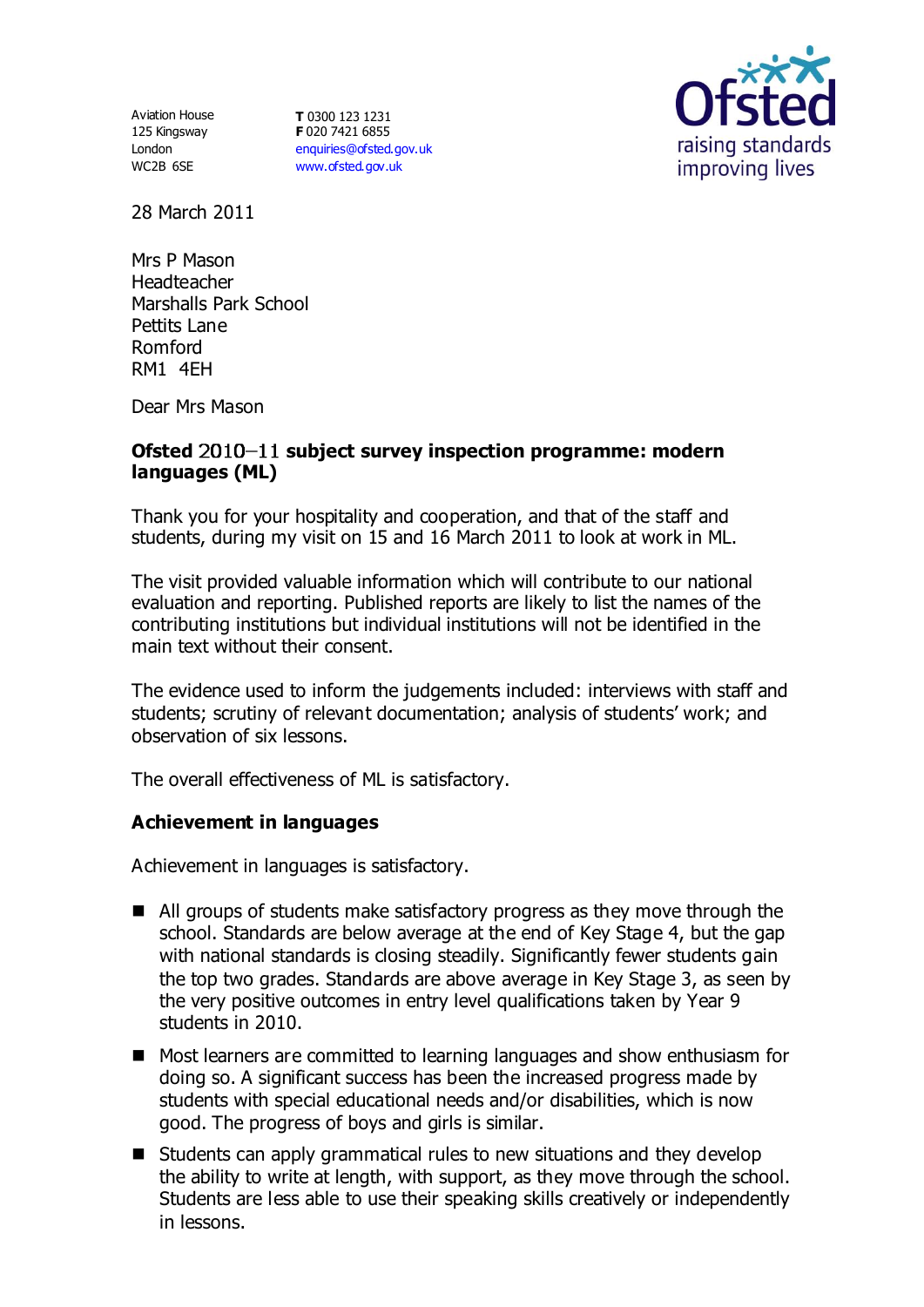Intercultural understanding is limited to stereotypical answers. Students are aware of the usefulness of languages.

# **Quality of teaching in languages**

The quality of teaching in languages is satisfactory.

- Teachers are enthusiastic and students appreciate the games and activities they devise for the lessons, which contribute to their enjoyment. Their subject knowledge is good and they present a good model of spoken language, so that students develop accurate pronunciation.
- Lessons are planned with a logical sequence of activities which ensure that all make at least satisfactory progress. Outcomes are identified for different levels of ability, but often all students undertake the same tasks, with the result that the most able are not fully supported to develop their fluency.
- Text is used well as a cue for speaking and writing. Reading is underused to develop intercultural understanding and little support is provided for reading for pleasure either through age-appropriate readers or through directed searches on the internet.
- Resources are good and contribute to students' enjoyment and engagement. Computers are used well by students to develop their acquisition of new vocabulary through games and exercises.
- Students with special educational needs and/or disabilities are provided for well and teaching assistants support them very effectively.
- Marking does not regularly provide students with feedback on how to improve their work.
- A clear system of summative assessment measures progress each year. Assessment outcomes are fed into short-term planning satisfactorily. Some good examples were observed in lessons of the checking of prior learning, followed by clear explanations to students of how current work would build on it.

# **Quality of the curriculum in languages**

The quality of the curriculum in languages is satisfactory.

- The curriculum satisfactorily meets the needs of students and they have the opportunity to study more than one language. Students with skills in other languages can gain qualifications in those languages.
- Opportunities for enrichment and enhancement are satisfactory overall, but with particular strengths coming through the specialism in performing arts. One striking example was the dual language production of a Lorca play, which was particularly well received by parents.
- Good use is made of trainee teachers to support the most able students with conversation practice.
- Classrooms are bright and welcoming and the seating arrangements support pair and group work well.